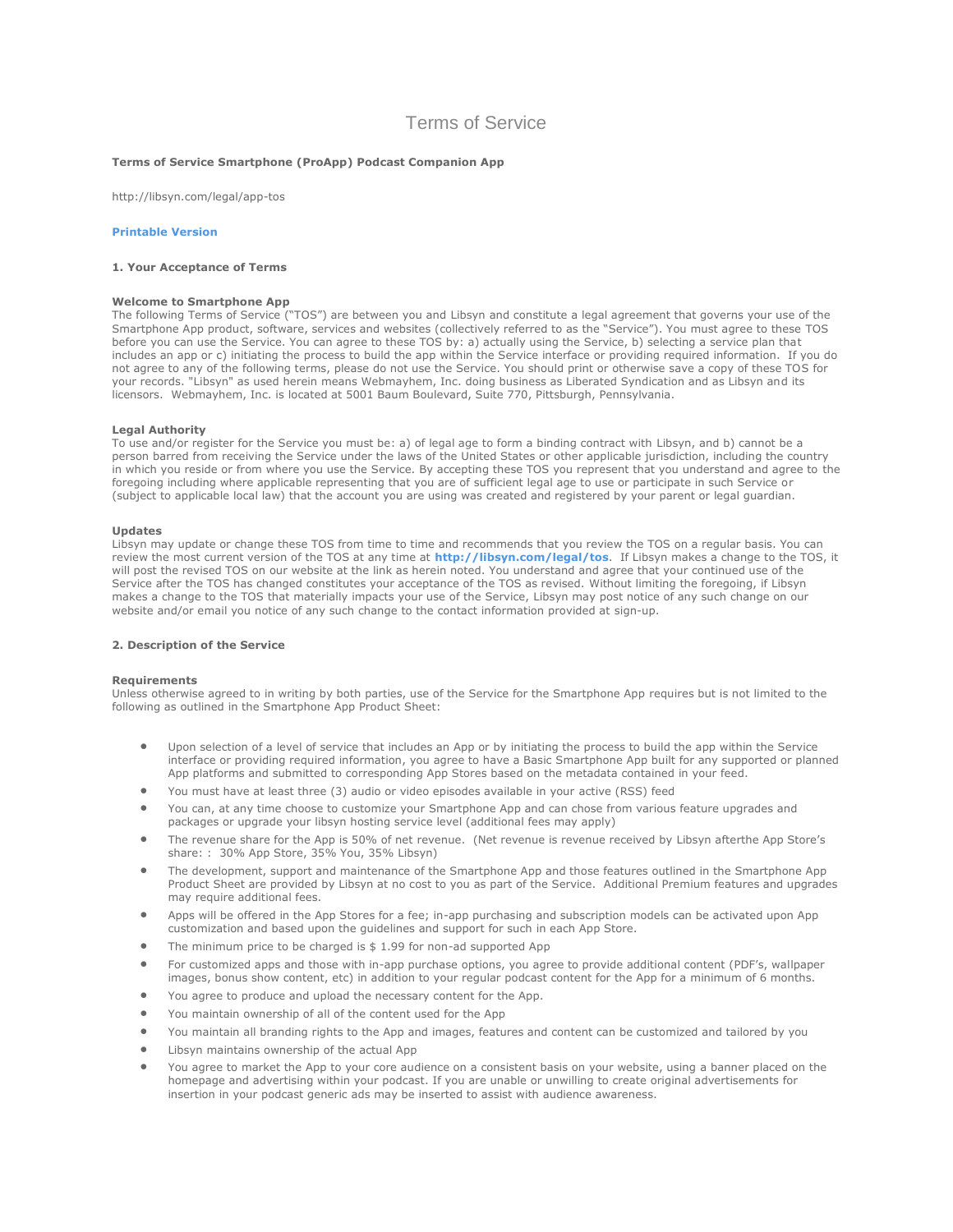- Libsyn may utilize existing app features including but not limited to push notification to assist in informing your users regarding important software updates released, new features or other notices important to guaranteeing best end user experience.
- Libsyn will handle the reporting, process and transfer of all payments from App sales on a 30-day cycle.
- You understand that approval process varies depending on the App Store and is not one that Libsyn has control over and that your App can take over two weeks to be approved and appear in the App Store.
- The App will not include any materials subject to trademark or copyright for which you do not own or have permission to use/distribute
- The App will not include any pornographic images or commentary in text, audio or video form.

## **Service Offering and Technical Specifications:**

Standard and optional features for each of the Smartphone App offerings are detailed on the Product Sheet. Please refer to the Technical Specifications on the Product Sheet or contact **[support@libsyn.com](mailto:support@libsyn.com)** for best practices information. Use of the Service for the Smartphone App Podcast Companion App requires but is not limited to the following as outlined in the Smartphone App Product Sheet:

- Audio and video episodes in recommended MP3 audio and H.264 video formats
	- o If you do not publish in either of these formats, optional Libsyn Hosting Service Level upgrades that include transcoding are available to make copies to the formats that work best with the app; these upgrades may include additional monthly fees.

## **Changing the Service**

Libsyn reserves the right to modify or stop the Service (or any part thereof), either temporarily or permanently, at any time or from time to time, with or without prior notice to you. Without limiting the foregoing, Libsyn may post on our website and/or send email to your Smartphone App account, notice of such changes to the Service. It is your responsibility to review our website and/or check your Smartphone App email address for any such notices. You agree that Libsyn shall not be liable to you or any third party for any modification or cessation of the Service.

# **Limitations on Use**

You agree to use the Service only for purposes as permitted by these TOS and any applicable law, regulation, or generally accepted practice in the applicable jurisdiction. Smartphone App features are described in the Smartphone App product sheet. You are allocated certain levels of storage capacity and other features for the Service level you have selected as described on the hosting plan page. You are responsible for selecting the Service level for storage and other features to best fit any additional requirements for the use of the Smartphone App Service. Libsyn reserves the right to modify these Service levels and product offerings at any time.

# **Availability of the Service**

The Service, or any feature or part thereof, may not be available in all languages or in all countries and Libsyn makes no representation that the Service, or any feature or part thereof, is appropriate or available for use in any particular location. To the extent you choose to access and use the Service, you do so at your own initiative and are responsible for compliance with any applicable laws, including, but not limited to, any applicable local laws.

## **3. Content and Your Conduct**

### **Content**

"Content" means any information that may be generated or encountered through use of the Service, such as media files, metadata, graphics, images, photographs and other like materials for use in the App. You understand that all Content whether publicly posted or privately transmitted on the Service is the sole responsibility of the person from whom such Content originated. This means that you, and not Libsyn, are solely responsible for any Content you upload, download, post, email, transmit, store or otherwise make available through your use of the Service. Libsyn does not control the Content posted via the Service, nor does it guarantee the accuracy, integrity or quality of such Content. You understand and agree that your use of the Service and any Content is solely at your own risk.

### **Your Conduct**

You agree that you will NOT use the Service to:

- upload, download, post, email, transmit, store or otherwise make available any Content that is unlawful, harassing, threatening, harmful, tortuous, defamatory, libelous, abusive, violent, obscene, vulgar, invasive of another's privacy, hateful, racially or ethnically offensive, or otherwise objectionable;
- stalk, harass, threaten or harm another;
- if you are an adult, request personal or other information from a minor (any person under the age of 18 or such other age as local law defines as a minor) who is not personally known to you, including but not limited to any of the following: full name or last name, home address, zip/postal code, telephone number, picture, or the names of the minor's school, church, athletic team or friends;
- pretend to be anyone, or any entity, you are not you may not impersonate or misrepresent yourself as another person (including celebrities), entity, another Service subscriber, a Libsyn employee, or a civic or government leader, or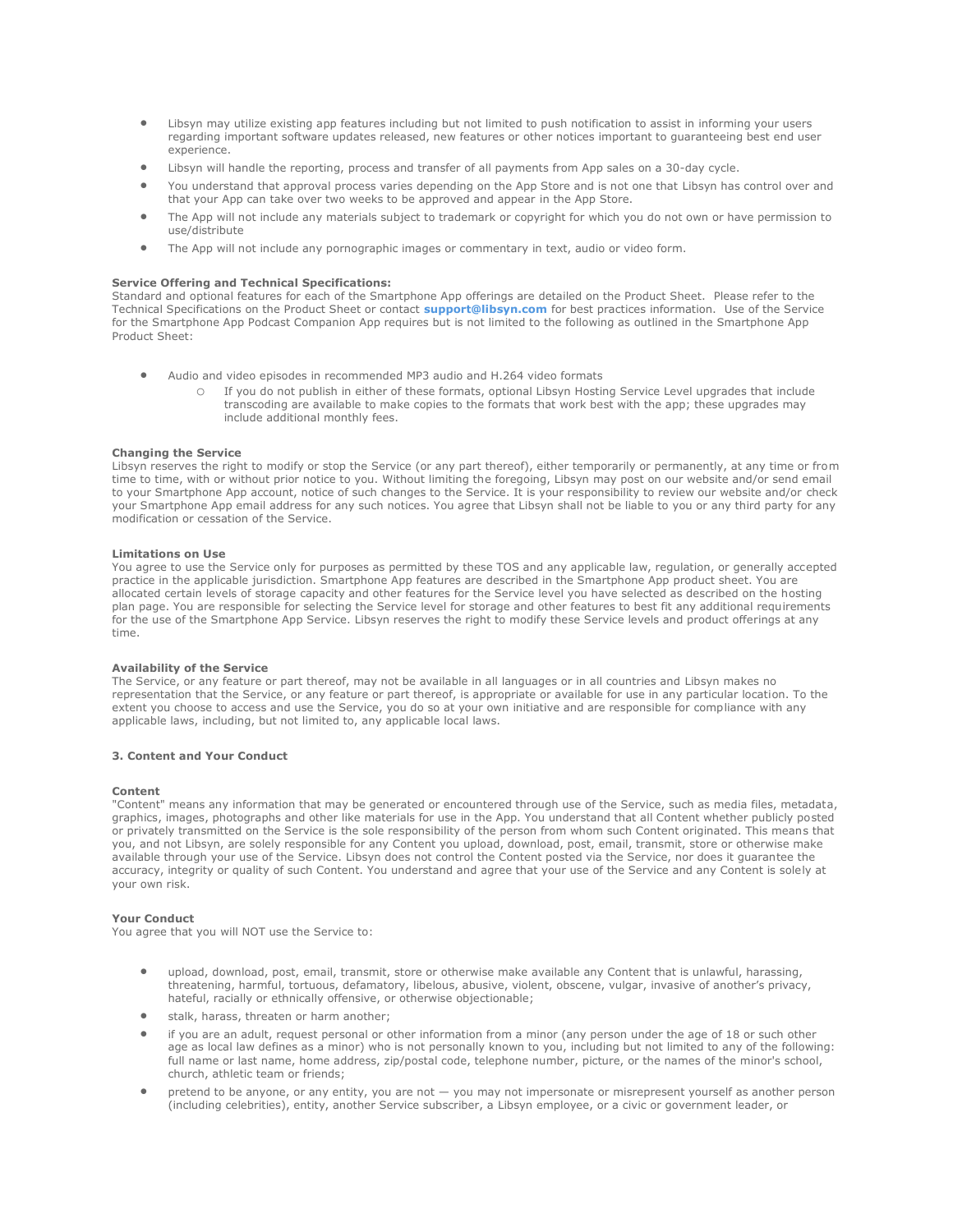otherwise misrepresent your affiliation with a person or entity, (Libsyn reserves the right to reject or block any Smartphone App which could be deemed to be an impersonation or misrepresentation of your identity, or a misappropriation of another person's name or identity);

- engage in any copyright infringement or other intellectual property infringement, or disclose any trade secret or confidential information in violation of a confidentiality, employment, or nondisclosure agreement(Libsyn reserves the right to reject or block any Smartphone Appwhich could be deemed to be in violation of copyright or intellectual property infringement);
- plan or engage in any illegal activity; and/or
- gather and store personal information on any other users of the Service to be used in connection with any of the foregoing prohibited activities.

#### **Removal of Content**

You acknowledge that Libsyn is not responsible or liable in any way for any Content provided by others and has no duty to prescreen such Content. However, Libsyn reserves the right at all times to determine whether Content is appropriate and in compliance with these TOS, and may pre-screen, move, refuse, modify and/or remove Content at any time, without prior notice and in its sole discretion, if such Content is found to be in violation of these TOS or is otherwise objectionable.

## **Access to Your Account and Content**

You acknowledge and agree that Libsyn may access, use, preserve and/or disclose your account information and Content if legally required to do so or if we have a good faith belief that such access, use, disclosure, or preservation is reasonably necessary to: (a) comply with legal process or request; (b) enforce these TOS, including investigation of any potential violation thereof; (c) detect, prevent or otherwise address security, fraud or technical issues; or (d) protect the rights, property or safety of Libsyn, its users or the public as required or permitted by law.

## **4. Your Use of the Service**

## **Account Obligations**

You agree that all account information including but not limited to contact information, payment and billing information you provide to Libsyn during the sign up process and use of the Service will be true, accurate, complete and current information, and that you shall maintain and update your account information as needed throughout your use of the Service to keep it accurate and current. Failure to provide accurate, current and complete account information may result in the suspension and/or termination of your account.

## **Additional Obligations or Terms of Use**

Particular components or features of the Service, provided by Libsyn and/or its licensors, may be subject to separate software or other license agreements or terms of use. You must read, accept, and agree to be bound by any such separate agreement as a condition of using these particular components or features of the Service. Except as otherwise agreed to in writing, you have control over the distribution of Your Content through the Service that you use, including but not limited to the Libsyn Site, iTunes, Google Marketplace, third-party web sites, devices and platforms. By use of the Service for distribution, you agree that Libsyn may make Your Content available and agree to abide to third-party conditions when opting in to a Service that involves a thirdparty, including but not limited to Apple and iTunes and Google Marketplace. Libsyn makes no warranties with regard to the submission of Your Content for distribution and has no direct control or influence over the third party process. Submission and approval is governed solely by the third-party and Libsyn will make every reasonable effort to follow guidelines for the process.

#### **No Conveyance**

Nothing in these TOS shall be construed to convey to you any interest, title, or license in the App or similar resource used by you in connection with the Service.

## **Use of Location-based Services**

Libsyn and its partners and licensors may provide certain features or services through the Service that rely upon device-based location information. To provide such features or services, where available, Libsyn and its partners and licensors may collect, use, transmit, process and maintain your location data, including the real-time geographic location of your device, and you hereby agree and consent to Libsyn's and its partners' and licensors' collection, use, transmission, processing and maintenance of such location data to provide such services. **In addition, by enabling and/or using any location-based services or features within the Service (e.g. allow the app to use your location), you agree and consent to Libsyn collecting, using, processing and maintaining information related to your account, and any devices registered there under, for purposes of providing such location-based service or feature to you.** Such information may include, but is not limited to, App ID, device ID and name, device type and real-time geographic location of your device at time of your request. **You may withdraw this consent at any time by not using the location-based features or by turning off the Location Services settings (as applicable) on your device.** When using third party services that use or provide location data as part of the Service, you are subject to and should review such third party's terms and privacy policy on use of location data by such third party services. Any location data provided by the Service is not intended to be relied upon in situations where precise location information is needed or where erroneous, inaccurate, time-delayed or incomplete location data may lead to death, personal injury, property or environmental damage. Neither Libsyn nor any of its content providers guarantees the availability, accuracy, completeness, reliability, or timeliness of location data or any other data displayed by the Service.

## **5. Libsyn Privacy Policy**

You understand that by using the Service, you consent and agree to the collection and use of certain information about you and your use of the Service in accordance with Libsyn's Privacy Policy. You further consent and agree that Libsyn may collect, use,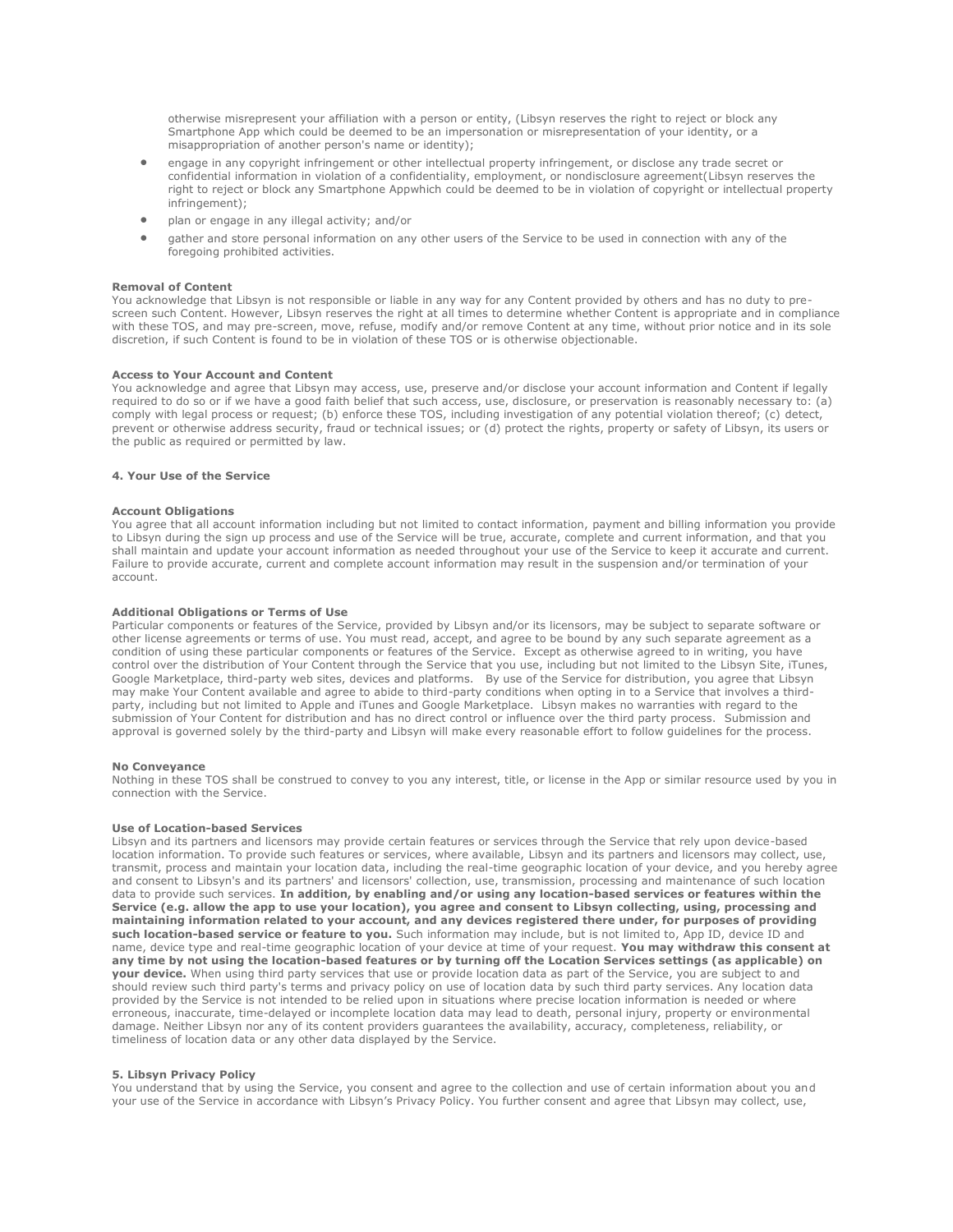transmit, process and maintain information related to your account, and any devices utilizing the Smartphone App, for purposes of providing the Service, and any features therein, to you. Information collected by Libsyn when you use the Service may also include technical or diagnostic information related to your use that may be used by Libsyn to maintain, improve and enhance the Service. Furthermore, you agree to be bound by the Libsyn Privacy Policy.

## **6. Billing and Payment Information**

#### **Service Fees**

You agree to pay all fees and charges specified when you signed up for the Service and any part thereof. You are responsible for providing Libsyn with current accurate contact and payment information for billing purposes and keeping it up to date at all times. Libsyn is not responsible for any service interruptions that may result from your contact or payment information being out of date, in error or otherwise invalid. Additionally, you agree to pay for all charges for Service accrued due to invalid or out of date contact or payment information.

Unless otherwise agreed to in writing during the Service activation, you agree to pay for Service, and that Libsyn will charge your credit card or PayPal account for any products purchased and for any additional amounts (including any taxes) in conjunction with your account. Libsyn will charge the credit card or PayPal account you designate during Service activation on a monthly basis for the amount due pursuant to the Service you purchased. You understand that your credit card or PayPal account will be billed and charged automatically, and that Libsyn has the right to charge your credit card for the full amount of any outstanding balance you may have with Libsyn. You agree to maintain you PayPal account in an active status to allow for the monthly subscription payments to Libsyn. Any account status, other than active will be rectified by you to bring your PayPal status back to active. You acknowledge that the invoice and billing process will be in accordance with The Libsyn Standard Billing Policy and Requirements which is subject to change with 30 days written notice by Libsyn.

If you fail to make a payment or if Libsyn is not able to collect payment on the due date, your account will be considered "past due". Libsyn may suspend or lock access to your account until payment for all outstanding balance is received and additional late fees may be incurred. Libsyn reserves the right to terminate your account and delete Your Content from the Site at its sole discretion if your account is "past due".

## **Revenue Share and Payment Method**

Libsyn offers monetization tools and features (including but not limited to advertising and apps) with a standard revenue share of 50% of net revenue. You are responsible for providing Libsyn with current accurate contact information and appropriate tax reporting and payment information for revenue share purposes and keeping it up to date at all times. Libsyn is not responsible for any delays in revenue share payments that may result from your contact information, tax reporting or revenue share payment information being out of date, in error or otherwise invalid. You further acknowledge and agree that Libsyn is not responsible nor can be held liable for delays in payments from third-parties. You acknowledge that the revenue share payment process will be in accordance with The Libsyn Standard Payment Policy and Requirements which is subject to change with 30 days written notice by Libsyn.

## **Account Information and Billing Inquiries**

All billing inquires for the Service should be directed to **[support@libsyn.com](mailto:support@libsyn.com)**. Any reporting or revenue share payment inquires should be directed to **[appops@Libsyn.com](mailto:appops@Libsyn.com)**.

#### **Changes in Price**

Libsyn may at any time, upon notice required by applicable law, change the price of the Service or any part thereof, or institute new charges or fees. Price changes and institution of new charges implemented during your subscription term will apply to subsequent subscription terms and to all new subscribers after the effective date of the change. If you do not agree to any such price changes, then you must cancel your account and stop using the Service. Your continued use of the Service after the effective date of any such change shall constitute your acceptance of such change.

#### **7. Content Submitted or Made Available by You on the Service**

#### **License from You**

**Except for material we may license to you, Libsyn does not claim ownership of the materials and/or content you submit or make available on the Service. However, by submitting or posting such Content on areas of the Service that are accessible by the public, you grant Libsyn a worldwide, royalty-free, non-exclusive license to use, distribute, reproduce, modify, adapt, publish, translate, publicly perform and publicly display such Content on the Service solely for the purpose for which such Content was submitted or made available. Said license will terminate within a commercially reasonable time after you or Libsyn remove such Content from the public area. By submitting or posting such Content on areas of the Service that are accessible by the public, you are representing that you are the owner of such material and/or have authorization to distribute it.**

#### **Changes to Content**

**You understand that in order to provide the Service and make your Content available thereon, Libsyn may transmit your Content across various public networks, in various media, and modify or change your Content to comply with technical requirements of connecting networks or devices. You agree that the license herein permits Libsyn to take any such actions.**

## **8. Trademark Information**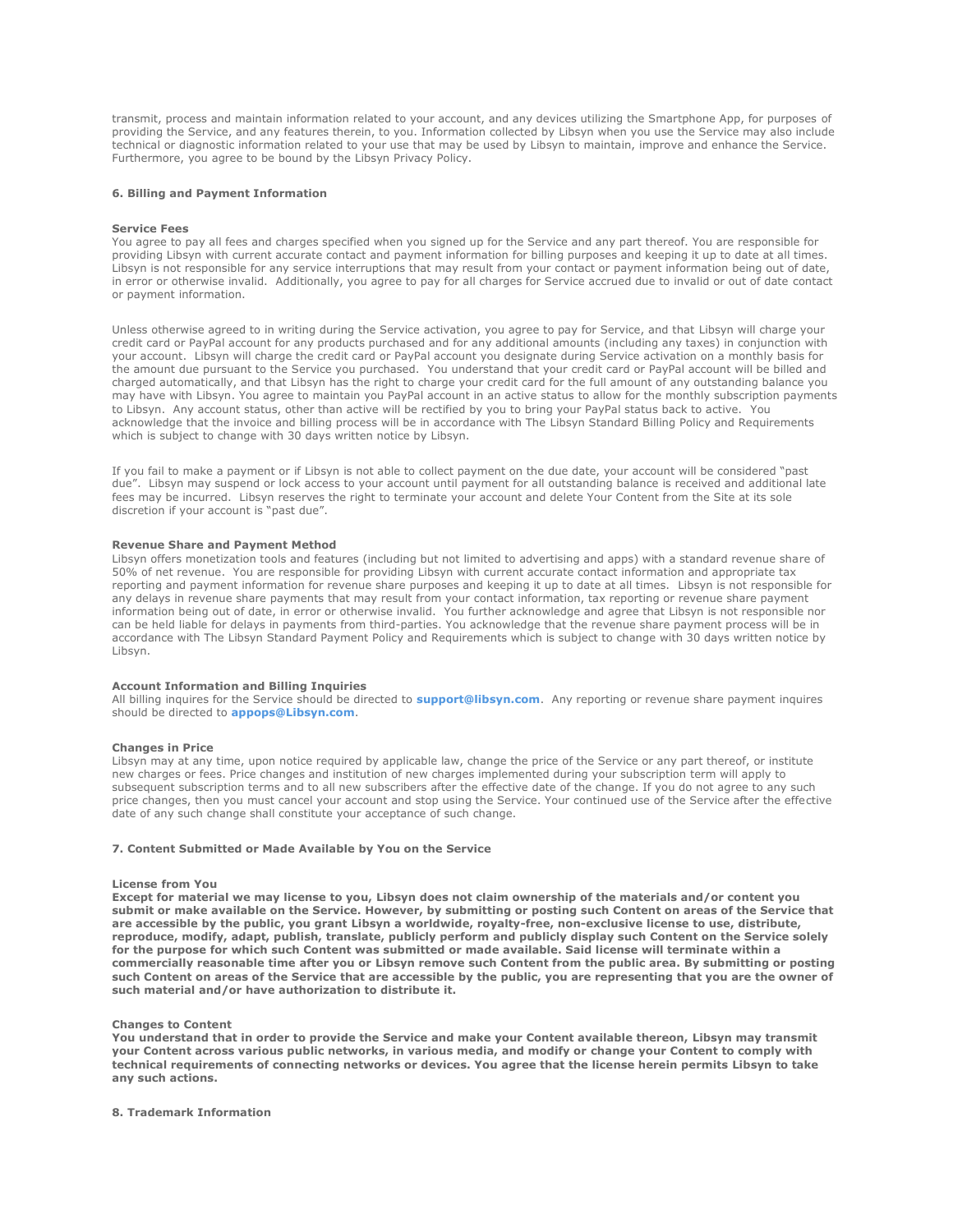**Libsyn, the Libsyn logo, libsyn, the libsyn logo, Smartphone App, the Smartphone App logo and other Libsyn trademarks, service marks, graphics, and logos used in connection with the Service are trademarks or registered trademarks of Libsyn Inc. in the US and/or other countries. Other trademarks, service marks, graphics, and logos used in connection with the Service may be the trademarks of their respective owners. You are granted no right or license in any of the aforesaid trademarks, and further agree that you shall not remove, obscure, or alter any proprietary notices (including trademark and copyright notices) that may be affixed to or contained within the Service.**

#### **9. Application and Software**

## **Libsyn's Proprietary Rights**

**You acknowledge and agree that Libsyn and/or its licensors own all legal right, title and interest in and to the Service, and any software provided to you as a part of and/or in connection with the Service (the "Software"), including any and all intellectual property rights that exist therein, whether registered or not, and wherever in the world they may exist. You further agree that the Service (including the Software or any other part thereof) contains proprietary and confidential information that is protected by applicable intellectual property and other laws.**

## **License From Libsyn**

**Libsyn grants you a non-exclusive, non-transferable, limited license for use of the Smartphone App as provided to you by Libsyn as a part of the Service and in accordance with these TOS; provided that you do not (and do not permit anyone else to) copy, modify, create a derivative work of, reverse engineer, decompile, or otherwise attempt to discover the source code (unless expressly permitted or required by law), sell, lease, sublicense, assign, grant a security interest in or otherwise transfer any right in the Smartphone App.**

#### **Export Control**

**Use of the Service, including transferring, posting, or uploading data, software or other Content via the Service, may be subject to the export and import laws of the United States and other countries. You agree to comply with all applicable export and import laws and regulations. In particular, but without limitation, the Software may not be exported or re-exported (a) into any U.S. embargoed countries or (b) to anyone on the U.S. Treasury Department's list of Specially Designated Nationals or the U.S. Department of Commerce Denied Person's List or Entity List. By using the Software or Service, you represent and warrant that you are not located in any such country or on any such list. You also agree that you will not use the Service for any purposes prohibited by United States law, including, without limitation, the development, design, manufacture or production of missiles, nuclear, chemical or biological weapons. You further agree not to upload to your Smartphone App any data or software that cannot be exported without prior written government authorization, including, but not limited to, certain types of encryption software. This assurance and commitment shall survive termination of this Agreement.**

#### **Updates**

**As part of the Service, Libsyn may elect to update the Smartphone App Podcast Companion App. These updates may be automatically downloaded and installed to third party devices or platforms. These updates may include bug fixes, feature enhancements or improvements, or entirely new versions of the App. You agree that Libsyn may automatically deliver such updates to you as part of the Service and you shall receive and install them as required.**

### **10. Links and Other Third Party Materials**

#### **Links**

**Certain Content, components or features of the Service may include materials from third parties and/or hyperlinks to other web sites, resources or Content. Because Libsyn may have no control over such third party sites and/or materials, you acknowledge and agree that Libsyn is not responsible for the availability of such sites or resources, and does not endorse or warrant the accuracy of any such sites or resources, and shall in no way be liable or responsible for any Content, advertising, products or materials on or available from such sites or resources. You further acknowledge and agree that Libsyn shall not be responsible or liable in any way for any damages you incur or allege to have incurred, either directly or indirectly, as a result of your use and/or reliance upon any such Content, advertising, products or materials on or available from such sites or resources.**

## **11. Disclaimer**

LIBSYN DOES NOT PROMISE THAT THE SERVICE OR FEATURE OF THE SERVICE WILL BE ERROR-FREE OR UNINTERRUPTED, OR THAT ANY DEFECTS WILL BE CORRECTED, OR THAT YOUR USE OF THE SITE WILL PROVIDE SPECIFIC RESULTS. THE SITE, SERVICE AND LIBSYN'S CONTENT ARE DELIVERED ON AN "AS-IS" AND "AS-AVAILABLE" BASIS. ALL INFORMATION PROVIDED ON THE SITE IS SUBJECT TO CHANGE WITHOUT NOTICE. LIBSYN CANNOT ENSURE THAT ANY FILES OR OTHER DATA YOU DOWNLOAD FROM OR UPLOAD TO THE SERVICE WILL BE FREE OF VIRUSES OR CONTAMINATION OR DESTRUCTIVE FEATURES. LIBSYN DISCLAIMS ALL WARRANTIES, EXPRESS OR IMPLIED, INCLUDING ANY WARRANTIES OF ACCURACY, NON-INFRINGEMENT, MERCHANTABILITY AND FITNESS FOR A PARTICULAR PURPOSE. LIBSYN DISCLAIMS ANY AND ALL LIABILITY FOR THE ACTS, OMISSIONS AND CONDUCT OF ANY THIRD PARTIES IN CONNECTION WITH OR RELATED TO YOUR USE OF THE SITE. YOU ASSUME TOTAL RESPONSIBILITY FOR YOUR USE OF THE SITE, YOUR CONTENT AND ANY LINKED SITES. YOUR SOLE REMEDY AGAINST LIBSYN FOR DISSATISFACTION WITH THE SITE OR ANY CONTENT IS TO STOP USING THE SITE OR ANY SUCH CONTENT. THIS LIMITATION OF RELIEF IS A PART OF THE BARGAIN BETWEEN THE PARTIES.